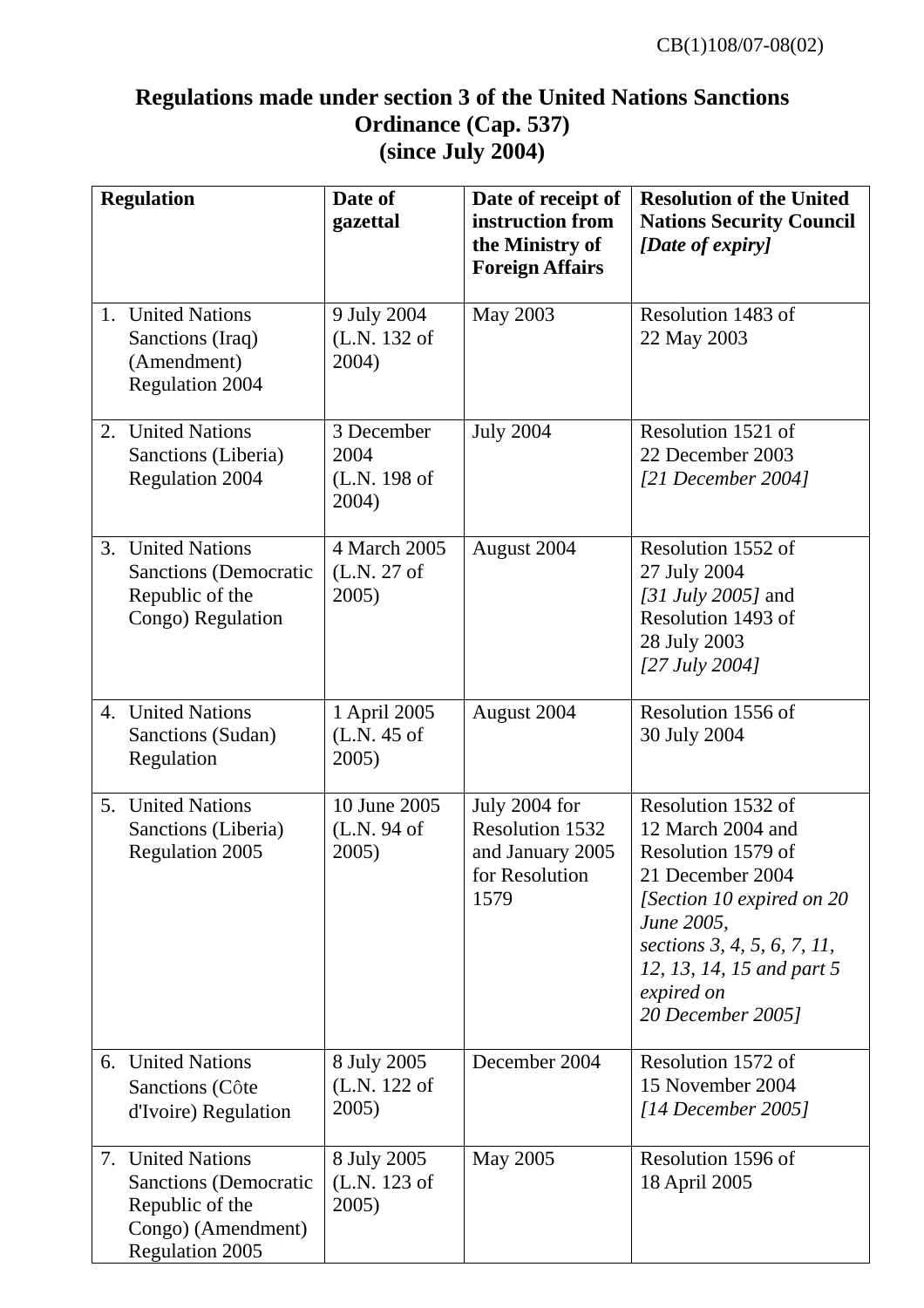| <b>Regulation</b>                                                                                            | Date of<br>gazettal                         | Date of receipt of<br>instruction from<br>the Ministry of<br><b>Foreign Affairs</b> | <b>Resolution of the United</b><br><b>Nations Security Council</b><br>[Date of expiry]                                                                                                                                                                                                                                                                                                                                                                                                                                                                                                                                                                                                    |
|--------------------------------------------------------------------------------------------------------------|---------------------------------------------|-------------------------------------------------------------------------------------|-------------------------------------------------------------------------------------------------------------------------------------------------------------------------------------------------------------------------------------------------------------------------------------------------------------------------------------------------------------------------------------------------------------------------------------------------------------------------------------------------------------------------------------------------------------------------------------------------------------------------------------------------------------------------------------------|
| 8. United Nations<br>Sanctions (Sudan)<br>(Amendment)<br><b>Regulation 2005</b>                              | 8 July 2005<br>(L.N. 124 of<br>$2005$ )     | May 2005                                                                            | Resolution 1591 of<br>29 March 2005                                                                                                                                                                                                                                                                                                                                                                                                                                                                                                                                                                                                                                                       |
| 9. United Nations<br><b>Sanctions</b> (Democratic<br>Republic of the<br>Congo) Regulation<br>2005            | 28 October<br>2005<br>(L.N. 192 of<br>2005) | September 2005                                                                      | Resolution 1616 of<br>29 July 2005<br>[31 July 2006]                                                                                                                                                                                                                                                                                                                                                                                                                                                                                                                                                                                                                                      |
| 10. United Nations<br>Sanctions (Liberia)<br><b>Regulation 2005</b><br>(Amendment)<br><b>Regulation 2005</b> | 28 October<br>2005<br>(L.N. 193 of<br>2005) | September 2005                                                                      | Resolution 1607 of<br>21 June 2005<br>$[20$ December 2005]                                                                                                                                                                                                                                                                                                                                                                                                                                                                                                                                                                                                                                |
| 11. United Nations<br>Sanctions (Liberia)<br><b>Regulation 2005</b><br>(Amendment)<br>Regulation 2006        | 17 March<br>2006<br>(L.N. 58 of<br>2006)    | January 2006                                                                        | Resolution 1647 of 20<br>December 2005<br>and resolution 1521 of 22<br>December 2003<br>[Sections 10B and 11A of<br>the United Nations<br>Sanctions (Liberia)<br><b>Regulation 2005</b><br>(Amendment) Regulation<br>2006 expire at midnight on<br>19 June 2006; and<br>the following provisions<br>expire at midnight on 19<br>December 2006 :<br>the definitions of<br>"commander",<br>"Commissioner", "master",<br>"operator", "owner",<br>"person connected with<br>Liberia" and "prohibited<br>goods" in section 2;<br>paragraphs (a) and (b) of<br>the definition of "licence"<br>in section 2; sections<br>3A, 4A, 5A, 6A, 7A, 12A, 13A,<br>14A and 15A; Part 5A; the<br>Schedule] |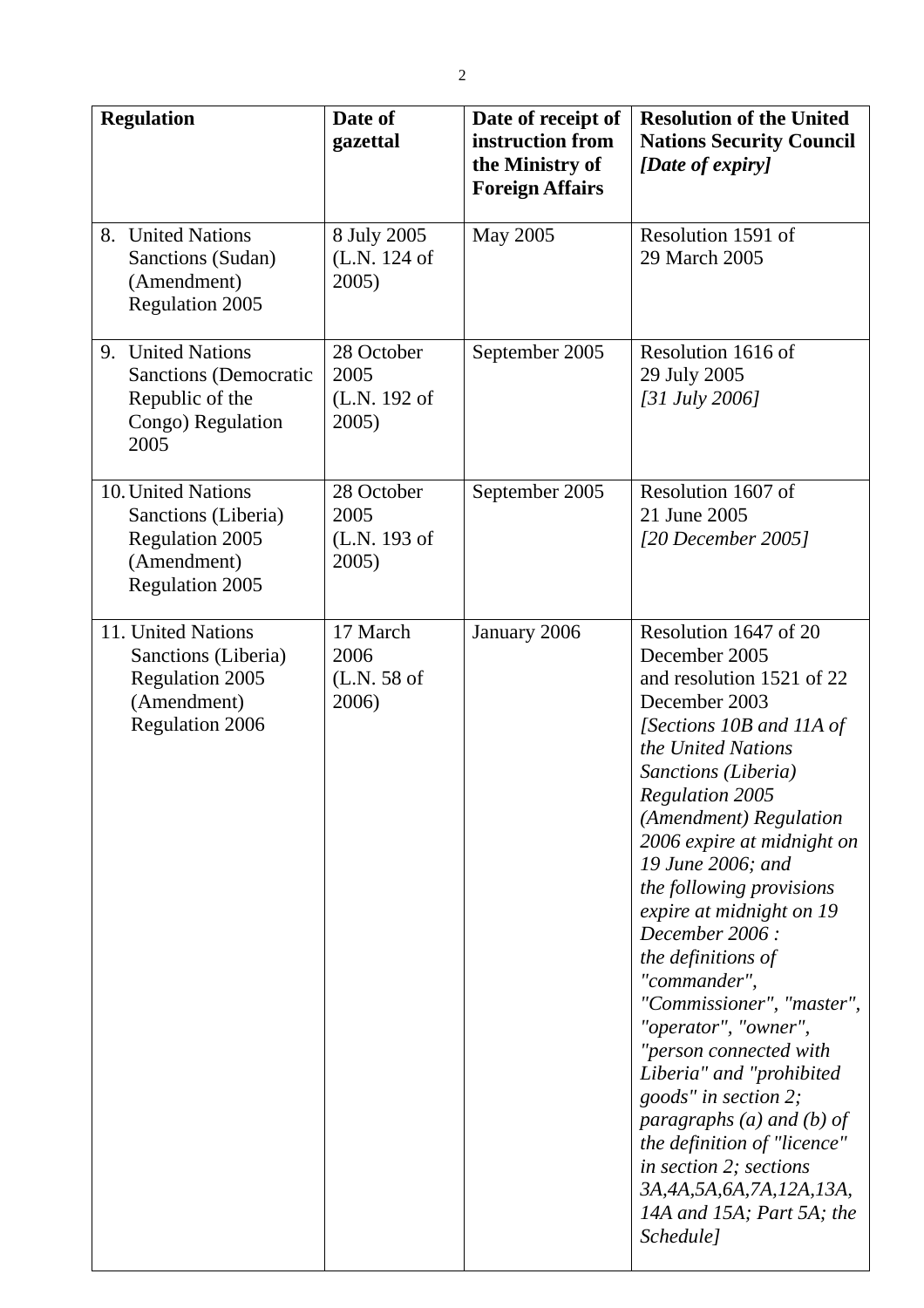| <b>Regulation</b>                                                                                            | Date of<br>gazettal                           | 3<br>Date of receipt of<br>instruction from<br>the Ministry of<br><b>Foreign Affairs</b> | <b>Resolution of the United</b><br><b>Nations Security Council</b><br>[Date of expiry]                                                                                                                                                                                                                                                                                         |
|--------------------------------------------------------------------------------------------------------------|-----------------------------------------------|------------------------------------------------------------------------------------------|--------------------------------------------------------------------------------------------------------------------------------------------------------------------------------------------------------------------------------------------------------------------------------------------------------------------------------------------------------------------------------|
| 12. United Nations<br>Sanctions (Côte<br>d'Ivoire) Regulation<br>2006                                        | 17 March<br>2006<br>(L.N. 59 of<br>2006)      | January 2006                                                                             | Resolution 1643 of 15<br>December 2005 and<br>resolution 1572 of 15<br>November 2004<br>[The definitions in section<br>2 of the Regulation, other<br>than the definitions of<br>"authorized officer",<br>"Security Council" and<br>"ship", sections<br>3,4,5,6,7,8,10 and 11,<br>parts 3,4, and 5 and<br>sections $36(2)$ and 37<br>expire at midnight on 15<br>December 2006] |
| 13. United Nations<br>Sanctions (Liberia)<br><b>Regulation 2005</b><br>(Amendment) (No.2)<br>Regulation 2006 | 15 September<br>2006<br>(L.N. 188 of<br>2006) | <b>July 2006</b>                                                                         | Resolution 1683 of 13<br>June 2006 and resolution<br>1689 of 20 June 2006<br>[Section 10C of the<br>Regulation expires on 19<br>December 2006]                                                                                                                                                                                                                                 |
| 14. United Nations<br><b>Sanctions (Democratic</b><br>Republic of the<br>Congo) Regulation<br>2006           | 17 November<br>2006<br>(L.N. 257 of<br>2006)  | August 2006                                                                              | Resolution 1698 of 31 July<br>2006<br>$[31 \text{ July } 2007]$                                                                                                                                                                                                                                                                                                                |
| 15. United Nations<br>Sanctions (Lebanon)<br>Regulation                                                      | 19 January<br>2007<br>(L.N. 8 of<br>2007)     | August 2006                                                                              | Resolution 1701 of 11<br>August 2006                                                                                                                                                                                                                                                                                                                                           |
| 16. United Nations<br>Sanctions (Côte<br>d'Ivoire) Regulation<br>2007                                        | 27 April 2007<br>(L.N. 64 of<br>2007)         | March 2007                                                                               | Resolution 1727 of 15<br>December 2006<br>[31 October 2007]                                                                                                                                                                                                                                                                                                                    |
| 17. United Nations<br>Sanctions (Côte<br>d'Ivoire) Regulation<br>2006 (Repeal)<br>Regulation                 | 27 April 2007<br>$(L.N. 65$ of<br>2007)       | $-$                                                                                      |                                                                                                                                                                                                                                                                                                                                                                                |